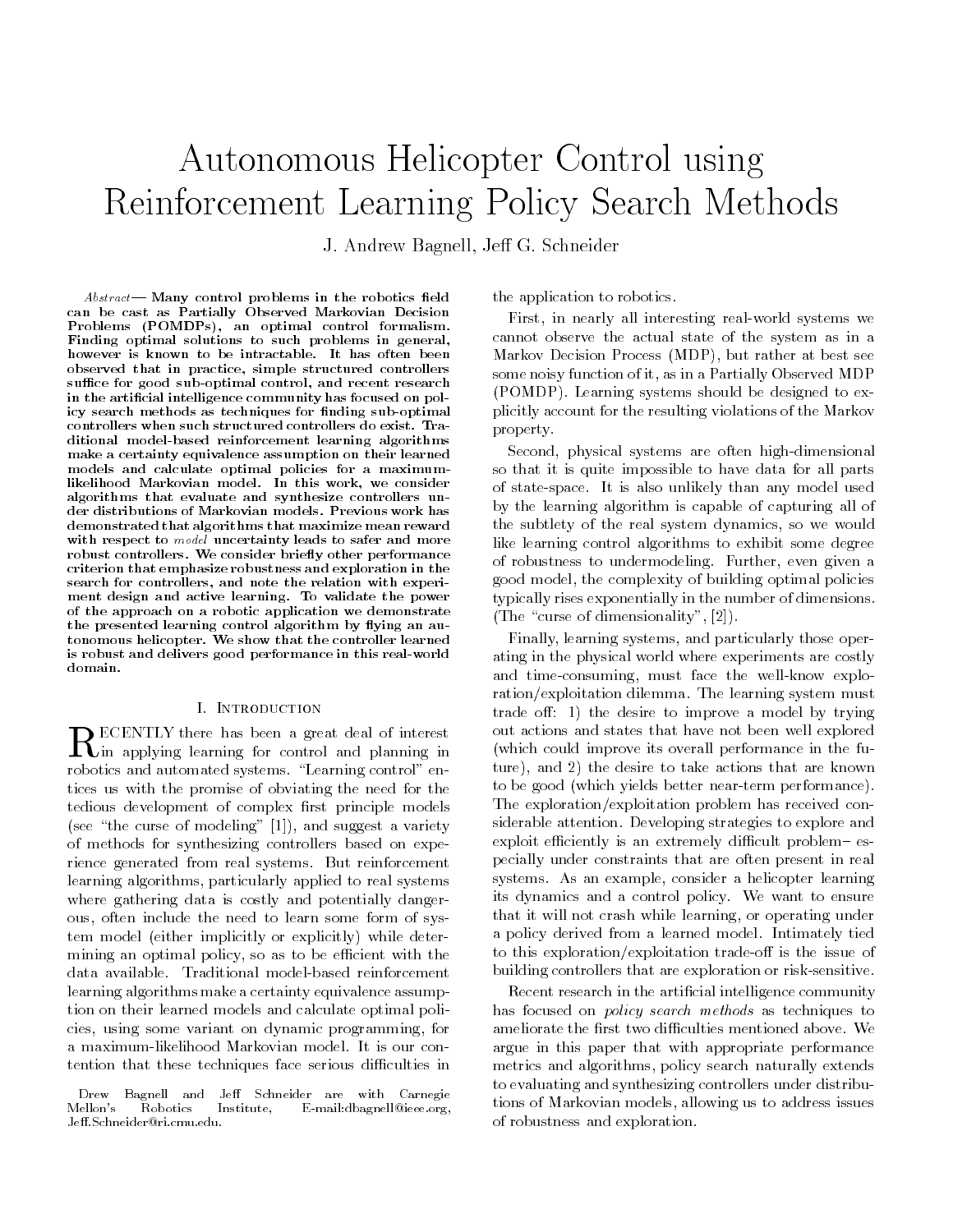Although in principle, we can deal with uncertainty in modeling and noisy observations "optimally" by valueiteration of a Partially-Observed Markov Decision Process, the computational complexity is overwhelming. (It is not even known if finding the optimal policy in a discounted POMDP is computable.) The central idea of policy search is to restrict the class of allowed controllers. It has often been observed that in practice, simple structured controllers suffice for good sub-optimal control, and hence recent research has focused on policy search methods as techniques for nding good sub-optimal controllers when such structured controllers do exist. Policy search provides a way to combat the computational complexity issues introduced by the problems above, and requires only a form of simulator, a more compact representation than explicit transitions and costs. By limiting the class of policies to search through, we can potentially much more rapidly find a good policy. Further, limiting the complexity of the controller serves as a form of "regularization". Without structural guarantees, it could take an intractable number of Monte-Carlo roll-outs of a policy on a simulation to evaluate its performance- there could always be some subtlety that is not apparent in any reasonable number of evaluations. This property is captured in theorems relating the uniform convergence of such estimates and the complexity of the searched policy class. [3] Structured policies are very natural in the robotics field as well. It is natural to build restriction we would like on the controller directly into its structure. One can also easily limit the amount of computation required during the control cycle by suitably limiting the complexity of the controller structure. Finally, it is often the case that physical insight leads to good selections of controller class.

# A. Previous Work

In [4], safety is addressed by treating learned model uncertainty as another source of noise to be incorporated into the stochastic transitions of an MDP. Good empirical results were obtained, but this method relies on an assumption that model error is uncorrelated through time and space, which is rarely the case.[5] make exploration deliberative and guarantee near-optimal performance in polynomial time. Although this leads to nice theoretical results about the complexity of reinforcement learning, the aggressive exploration such an algorithm encourages is the antithesis of what we would hope for in building safe controllers. The literature on the exploration/exploitation problem in reinforcement learning is extensive. See [6] for further discussion of the problem.

# II. Preliminary Setup

We address first the formalism necessary to discuss our results. The measure theoretic details are of little importance and can be ignored with little loss as they are only considered to introduce the notion of re-using samples in evaluations. Consider a controlled stochastic process  $\{x_i(\omega)\}\cup\{x_i\}$  or  $\infty$  on some probability space (i.e.  $\{x_i\}$ taking values in a state space  $\mathcal X$  and endowed with a bounded reward (equivalently cost) function  $-R_{max}$  <  $R(x) < R_{max}$  on the state space. Controls u come from a space  $U$  that will typically be taken to be finite, although with suitable restrictions on  $X_t(u)$ , can also be a taken as more general continuous spaces. For the probability space we will take as a canonical one  $[0,1]$ , so as to refer to the bits of the sample space. Note that each next state of the process will be determined by finitely many bits. The stochastic process behaves, after a model M and initial state is chosen by the first bits of  $\omega$ , as a Markov process with transition kernel  $P_{u,M}(x',x)$ , or as a Partially Observed Markov Process, which is identical except that controllers only have access to another random variable  $Y$ , taking values in an observation space  $(0,0)$ , that is a measurable  $\sigma(X_t)/\mathcal{O}$ . We will usually consider controllers mapping  $X_t$  to  $\mathcal U$  (also called strategies or policies here) that come from a restricted class, denoted  $\Pi$ .

For the purposes of this paper, we will consider all offline simulations to be on a deterministic simulative model  $\mathcal{I}$  where we can sample a typical event, if  $\mathcal{I}$  as sample the distribution <sup>Q</sup> (the joint distribution of initial states, models, and Markov noise in transitions and observations) and that each such  $\omega$  can be stored and re-used for the evaluating different controllers. Deterministic simulative models are quite reasonable for model-based computations, but not so for model-free ones. It essentially amounts to being able to reset one's random number generator in a simulation to pick the same event for rolling out different policies in Monte-Carlo policy evaluation, and it provides a critical advantage in optimization, as it ensures that the reward criterion to be optimized will be a function (not noisy). Finally, the assumption of a deterministic simulative model, provides complexity theoretic benefits, in that it allows one to prove uniform convergence of value-estimates to their means in time polynomial in the horizon length.

# III. Optimal Policies

# A. Performance Criterion

To formalize the notion of building optimal controllers we require a criterion on which to judge the performance of a given controller on a trajectory. A natural one to consider is the (discounted) sum of future rewards achieved under a controller. We denote by  $J_{\pi}(\omega)$  the empirical performance of a policy on a single trajectory: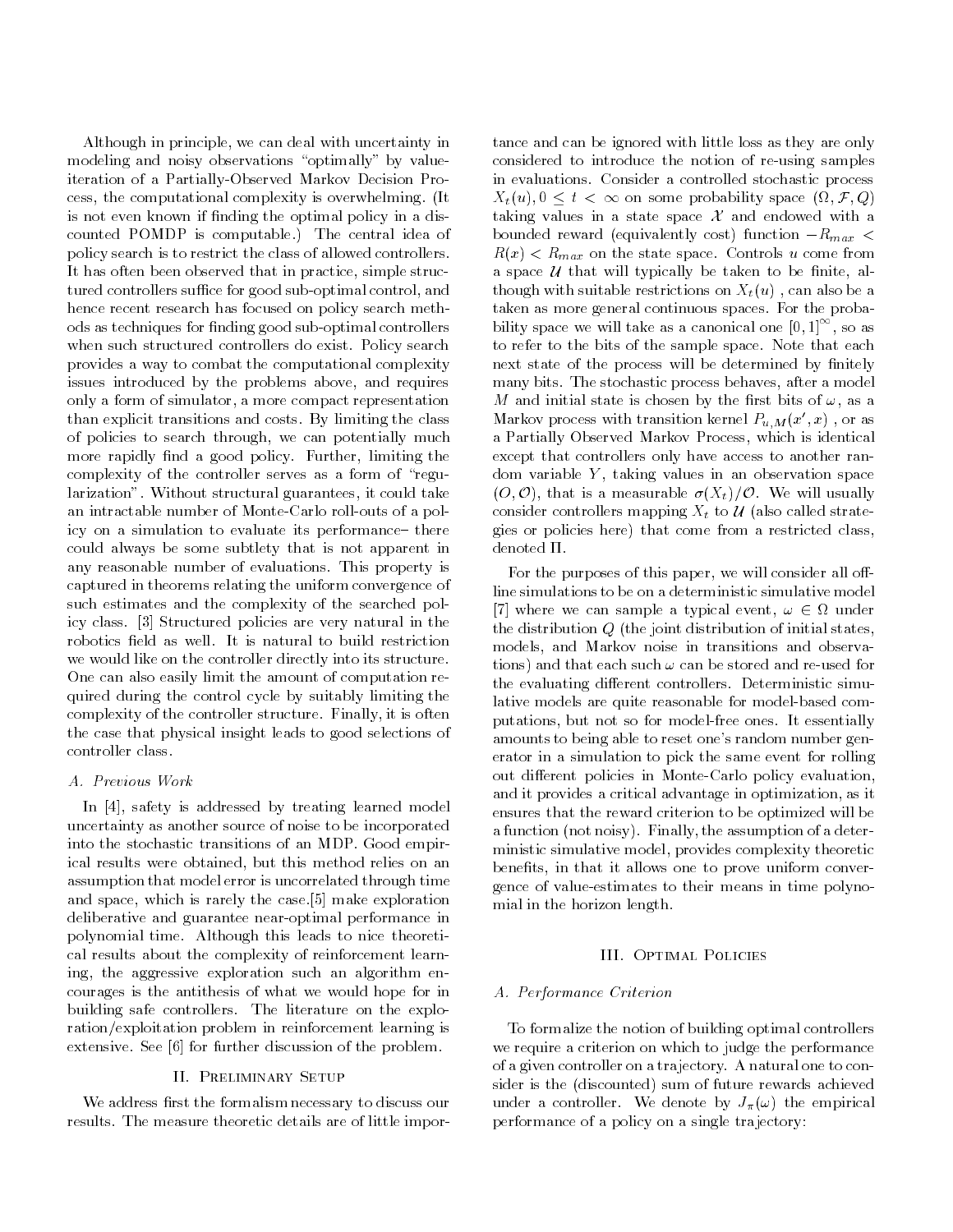$$
J_{\pi}(\omega) = \sum_{t=0}^{\infty} \gamma^t R(X_t(\omega))
$$
 (1)

 $\gamma \in (0, 1], N = (0..\infty).$ 

To consider this as a metric on policies, we suggest that policies be ordered by mean trajectory performance, where the expectation is taken with respect to measure <sup>Q</sup> (including Markov noise and model distribution). Note that the initial state, dynamic model, and effects of noise are all specified in the  $\omega$ . Considering the expectation over model uncertainty and noise is a more complete way to look at model-based reinforcement learning solutions than is usually done when evaluating certainty-equivalence based approaches. We consider the entire posterior distribution on models, and not just the point maximum-likelihood estimate. Finding the optimal controller with this metric corresponds to the Bayesian decision-theoretic optimal controller, when we know the controller cannot be changed at a later time due to new information. Formally,

 $D$ ennition 1: A policy  $\pi$  is  $\epsilon$  near-optimal in Bayesian Stationary Performance if

$$
E_{\pi}^*[J_{\pi}^*(\omega)] \ge \sup_{\Pi} E_{\pi}[J_{\pi}(\omega)] - \epsilon \tag{2}
$$

### B. Connections to robustness and exploration

In many applications it will be important to consider optimization criterion that more explicitly encourage robustness and exploration. We address these issues at length in [8]. Briefly, the central idea for safety and robustness criterion is to consider maximizing the performance on the worst model in a large set of models, or on almost all trajectories the controller executes, so as to, with high-probability, bound the worse-case controller performance. Such robustness procedures when inverted to look at best, instead of worst, performance are similar to heuristic approaches commonly used in experiment design. (For a discussion of the application of stochastic optimization in articial intelligence and a description of the algorithms mentioned here, see [9].) Algorithms developing controllers to maximize this criterion can be seen as searching for a good experiment to perform to collect information; they are essentially designed according to the "optimism in the face of uncertainty" heuristic. Under this interpretation, the Bayes optimal stationary controller described here can be seen as being a version of PMAX - choosing an experiment at the point of largest expected value.

# B.1 Convergence of Algorithms

We briefly note that the following theorem on the complexity of evaluating a policy class under the Bayesian Stationary Performance criterion follows immediately from [7]:

Theorem 1: Let a discrete distribution of two-action POMDPs be given, and let  $\Pi$  be a class of strategies with Vapnik-Chervonenkis dimension  $d = VC(\Pi)$ . Also let any  $\epsilon, \delta > 0$  be fixed, and let  $\hat{V}$  be the policy estimates determined by a sampling algorithm using  $m$  samples from (the same samples used to evaluate every policy) from scenarios where

$$
m = O(\text{poly}(d, \frac{R_{max}}{\epsilon}, \log \frac{1}{\delta}, \frac{1}{1-\gamma})),\tag{3}
$$

then with probability at least  $1 - \delta$ ,  $\hat{V}$  will be uniformly close to V (within  $\epsilon$ ) over all policies in that class.  $\blacksquare$ 

This type of result, while not typically leading to a useful number of samples to actually perform, is encouraging in terms of the tractability of the approach. This result on the polynomial complexity of uniform bounds on the evaluation of performance criterion can be extended to the case of infinite action spaces (with suitable assumption on the complexity of the dynamics). See [7] and [3] for more discussion about policy search and the complexity of uniform bounds on evaluations.

# C. Computational Complexity of Achieving Optimality

Proposition 1: Finding the unrestricted stationary memoryless policy that achieves the largest expected re ward on distributions over Markovian (or Partially Observed Markovian) Decision Process is NP-hard.

The distribution over models resulting from Bayes estimation in model-based RL leads to a difficult computational problem as we lose the Markov property that makes dynamic programming an efficient solution technique. The problem becomes similar to the one of finding memoryless policies in a POMDP, and thus a reduction similar to [10] proves the result.

# D. Sampling Algorithms

Until this point we have deferred the question of sampling from the space of Bayesian parameters of Bayesian parameters. ric approximators of system dynamics, sampling can be obtained simply by sampling from the posterior of the parameters and then rolling out trajectories as is standard in Monte-Carlo policy evaluation.

However, in many problems in robotics, it has been demonstrated that non-parametric regression techniques admirably serve to model the often highly non-linear and noisy dynamics. [11] These techniques make it impossible to directly sample from the space of possible models. Some non-parametric models like Locally Weighted Bayesian Regression do make it possible to sample from a set of posterior local parameters, and hence can generate samples from the 1-step predictive distribution due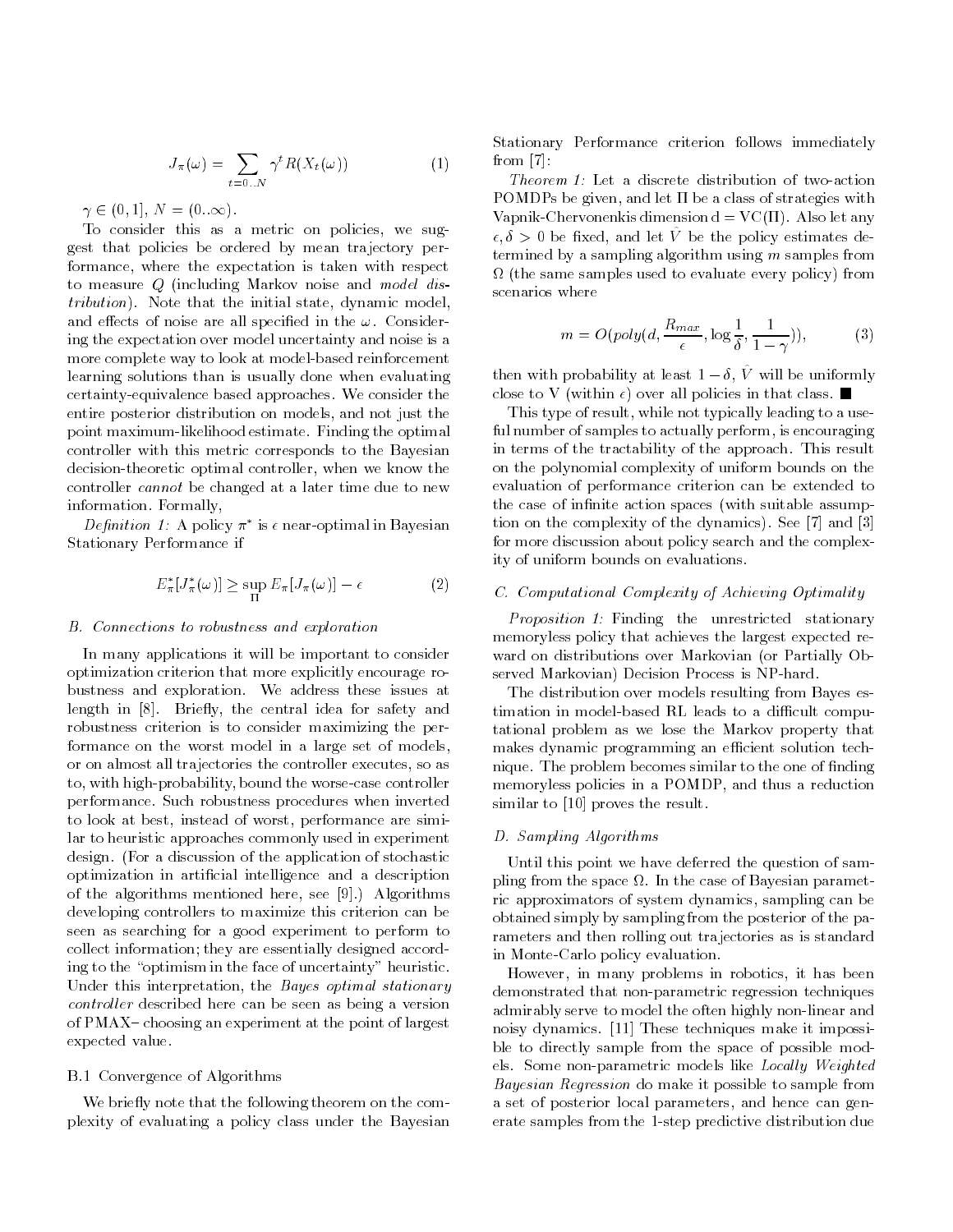to model uncertainty. We argue that this, combined with the ability to re-estimate the model in the Bayes-optimal way, is sufficient to create arbitrary length trajectories that are independent samples from the n-step predictive distribution. If a regression algorithm like LWBR is not a Bayes optimal estimator, the technique described in this section provides biased n-step samples that we hope are close approximations to the ideal samples.

Algorithm 1 (N-step predictive sampler) Algorithm to generate samples from the N-step predictive distribution of a learner with 1-step predictive distributions

1. Generate a sample state transition from the 1-step predictive distribution and update the current state

2. Update the learned model using the generated state transition as if it were a training point observed from the real system

3. Repeat to 1 until a termination state is entered or effective horizon is reached (For the analysis below assume we repeat n times.

4. Reset the learned model back to the original model  $\blacksquare$ 

If our estimator were optimal in the Bayesian sense, we would expect that iteratively re-estimating the model using generated samples from the model, as the algorithm above suggests, would indeed allow us to sample from the n-step predictive distribution.

Theorem  $2$  (Sufficiency of 1-step predictive learners) If model  $M$  in algorithm  $(1)$  can be recursively updated in the Bayes-optimal way, the trajectories generated by the algorithm (1) are independent samples from the n-step predictive distribution.

Proof: We argue by induction. Consider the two step predictive distribution:

$$
p(X_2, X_1 | X_0, \mathcal{T}) = p(X_2 | X_1, X_0, \mathcal{T}) p(X_1 | X_0, \mathcal{T}) \tag{4}
$$

where  $\mathcal T$  is the observed data used to build the model. For a discrete model set,

$$
p(X_2|X_1, X_0, \mathcal{T}) = \sum_{\mathcal{M}} p(X_2|X_1, X_0, \mathcal{T}, M')p(M'|X_1, X_0, \mathcal{T})
$$
  
= 
$$
\sum_{\mathcal{M}} p(X_2|X_1, M')p(M'|T')
$$
 (5)

where  $M$  denotes the discrete class of models to be estimated from the data. The second distribution in each summation is just the posterior model  $M'$ ; that is, the distribution over Markov models conditioned on the observed data and the transition from  $X_0$  to  $X_1$ . But then the final equation shows that  $p(X_2, X_1 | X_0, \mathcal{T})$  is just another one-step distribution from the new distribution of models  $P(M')$ , simply the learned model under the old data and the new observed transition.



Fig. 1. The CMU Yamaha R50 helicopter in autonomous flight.

Similar results can be shown with more technical detail from the law of composition that if  $X_1$  is first drawn i.i.d  $p(X_1|X_0, \mathcal{T})$  and then  $X_2$  is drawn from  $p(X_2|X_1, X_0, \mathcal{T})$ , the pair is i.i.d from the joint predictive distribution.

There is ample room to apply the techniques developed in the machine learning community to the problems in the control of autonomous helicopters. Autonomous helicopter control is difficult as the dynamics are unstable, non-minimum phase, have large delays, and vary a great deal across the flight envelope. In this section we detail some of the results from applying the policy search methods described in the previous sections to the problem of the flight control of an autonomous helicopter.

### A. Dynamics

We begin by specifying the problem. To provide a manageable first goal in applying policy-search to the helicopter, we considered only the so-called "core dynamics" of the helicopter, the pitch, roll, and horizontal translations. The dynamic instabilities are known to lie in these dynamics, and control of these is therefore paramount. [12] Existing proportional-derivative (PD) controllers, tediously tuned by the helicopter team, were used on the yaw-heave dynamics. From a high-level, the goal will be the regulation of the helicopter hovering about a point, or a slowly varying trajectory. This will be formalized as a cost function to be optimized.

# B. Modeling

Modeling a dynamical system is always challenging. To learn the dynamics of the helicopter, we chose to imple ment a LWBR state-space model of the following form (a locally affine model):

$$
z\overrightarrow{x} = \mathbf{A}(\overrightarrow{x})\overrightarrow{x} + \overrightarrow{ref}(\overrightarrow{x}) + \mathbf{B}(\overrightarrow{x}) \begin{bmatrix} \delta_{lon} \\ \delta_{lat} \end{bmatrix}
$$
 (6)

$$
\overrightarrow{x} = [x, v_x, \theta, \theta - \frac{1}{z}\theta, y, v_y, \phi, \phi - \frac{1}{z}\phi]^T
$$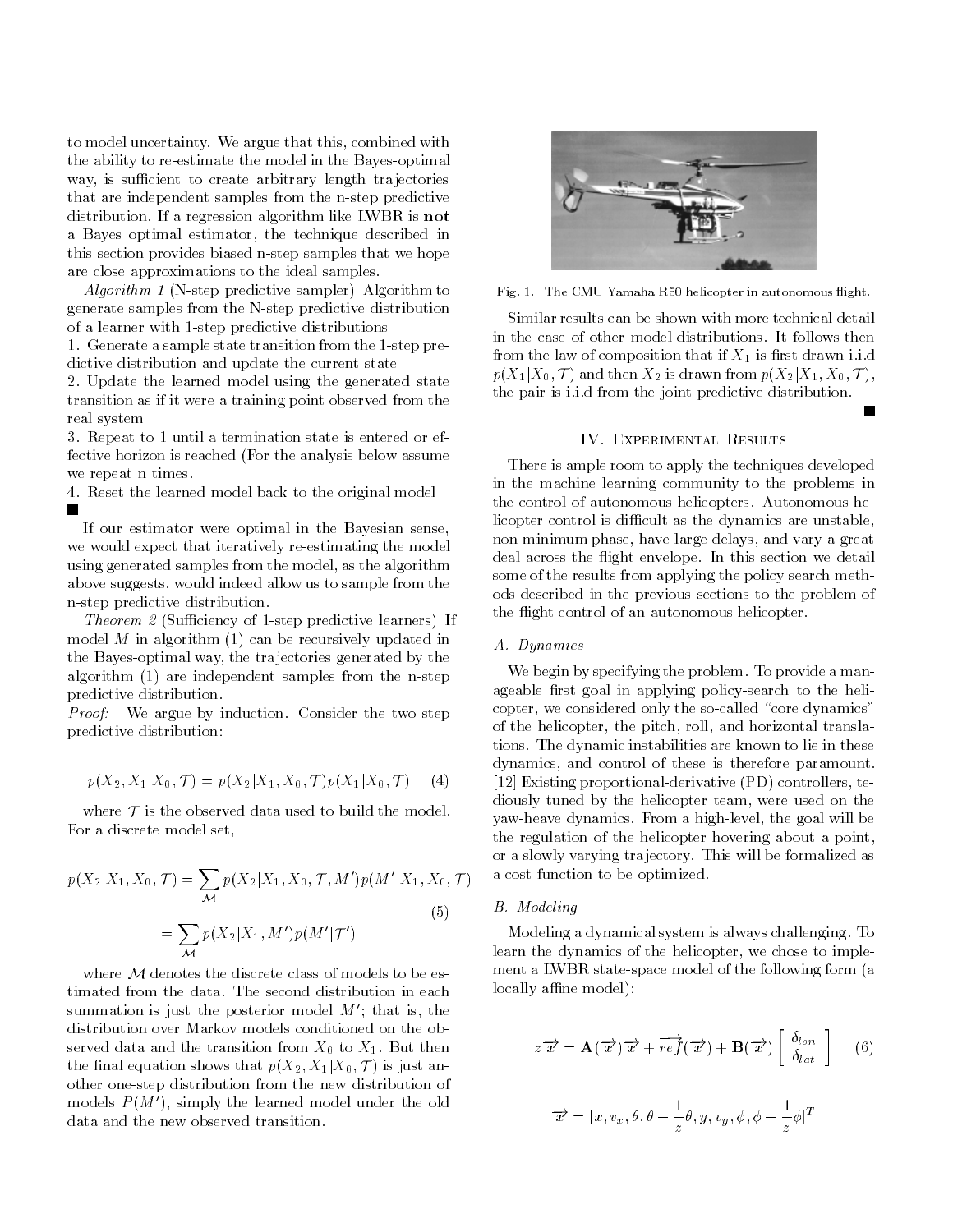

Fig. 2. A graphical depiction as a neural network of the structure of the policy used to control the helicopter.

where  $z$  is the forward-shift operator. The inputs,  $\delta_{lon}$  and  $\delta_{lat}$  reflect the cyclic controls of the helicopter. The state variables  $x$  and  $y$  refer translational deviation of the helicopter from its set point. Massive crossvalidation was applied to determine appropriate kernel widths. Data was collected from pilot tele-operation of the helicopter. This data was recorded off the Kalman state-estimator at 100Hz and down-sampled to 10Hz. The down-sampling introduces aliasing into the data due to the higher-order dynamics of the helicopter, but has the advantage that it reduces the apparent delay in controls applied caused by the unobservable rotor and actuator dynamics. We hope to still capture much of the principle behavior of the helicopter with the lower frequency model. Interesting future work would involve building a different state-space model capable of capturing the higher frequency dynamics the helicopter demonstrates.

# C. Controller design

# C.1 Controller structure

In proposing an initial controller structure, we looked towards simple controllers known to be capable of flying the helicopter. To this end, we proposed a simple, neuralnetwork style structure (see Figure (2)) that is decoupled in the pitch and roll axis, and about equilibrium is similiar to a linear PD controller. There were 10 parameters to modify in the controller structure, corresponding to the weights between output nodes and parameters in the sigmoidal functions at the hidden and output layers. This is a fairly simple controller that leads to a policy differentiable in its parameters and nearly linear about equilibrium. Because of the hidden layer unit, it is able to adapt to large set-point shifts in the position variables, unlike a linear one.

# C.2 Optimization

For the purposes of optimization, we maximized the Bayesian Stationary Performance criterion. It has previously been demonstrated that this criterion (or rather the approximation of it given in [4] ) typically leads to controllers that are neither too conservative, nor as aggressive as that obtained by a optimizing a maximum likelihood model. A variety of cost criterion were im-



Fig. 3. Data logs from the R-50 demonstrating performance hovering under (left) a highly trained pilot's control, and (right) the neural-net controller built by the robust policy search methods.

plemented, each leading to different (although mildly so) controllers. A typical example was the quadratic form:

$$
x^{2} + y^{2} + x^{2} + y^{2} + .0001 * \delta_{lat}^{2} + .0001 * \delta_{lon}^{2}
$$
 (7)

Quadratic forms in the position variables are typically not reflective of our real performance goals. A better reflection of our preferences in control is one that emphasis stability in velocities and angles rather than placing huge penalties on modest deviation from nominal set point{ especially as we will expect the controller to perform well even when started quite far (as distant as 25 meters) from the set point. To reflect this preference, our immediate cost criterion on the position variables is computed linear in the magnitude of the state variable, or of a form like the following:

$$
10\frac{x^2}{x^2+1} + 10\frac{y^2}{y^2+1}
$$
 (8)

Finally, we assigned a large penalty for large (106 ) for state-variables that were outside the space of the data we had observed.

After establishing the cost criterion, we considered the task of optimizing the parameters. Trajectories were rolled out using the sampling technique described in algorithm (1) for the LWBR model. Typical policy evaluations were 30 trajectories of horizon length 500 with discount factor  $\gamma = .995$ . The amoeba (simplex) optimization technique [9] was used to modify the controller parameters and guide the search for optima. Random restarts were applied to initial weights to allow the optimizer to find a reasonable solution. Note that is possible to use differentiable optimization techniques instead, if we were willing to smooth the "out-of-bounds" penalties introduced on the state-variables.

# D. Validation

Initial validation experiments were performed on a linear model of the rotorcraft about hover given in [12]. Good performance on this model was encouraging as it is significantly higher-dimensional  $(14^{th}$  order) and larger